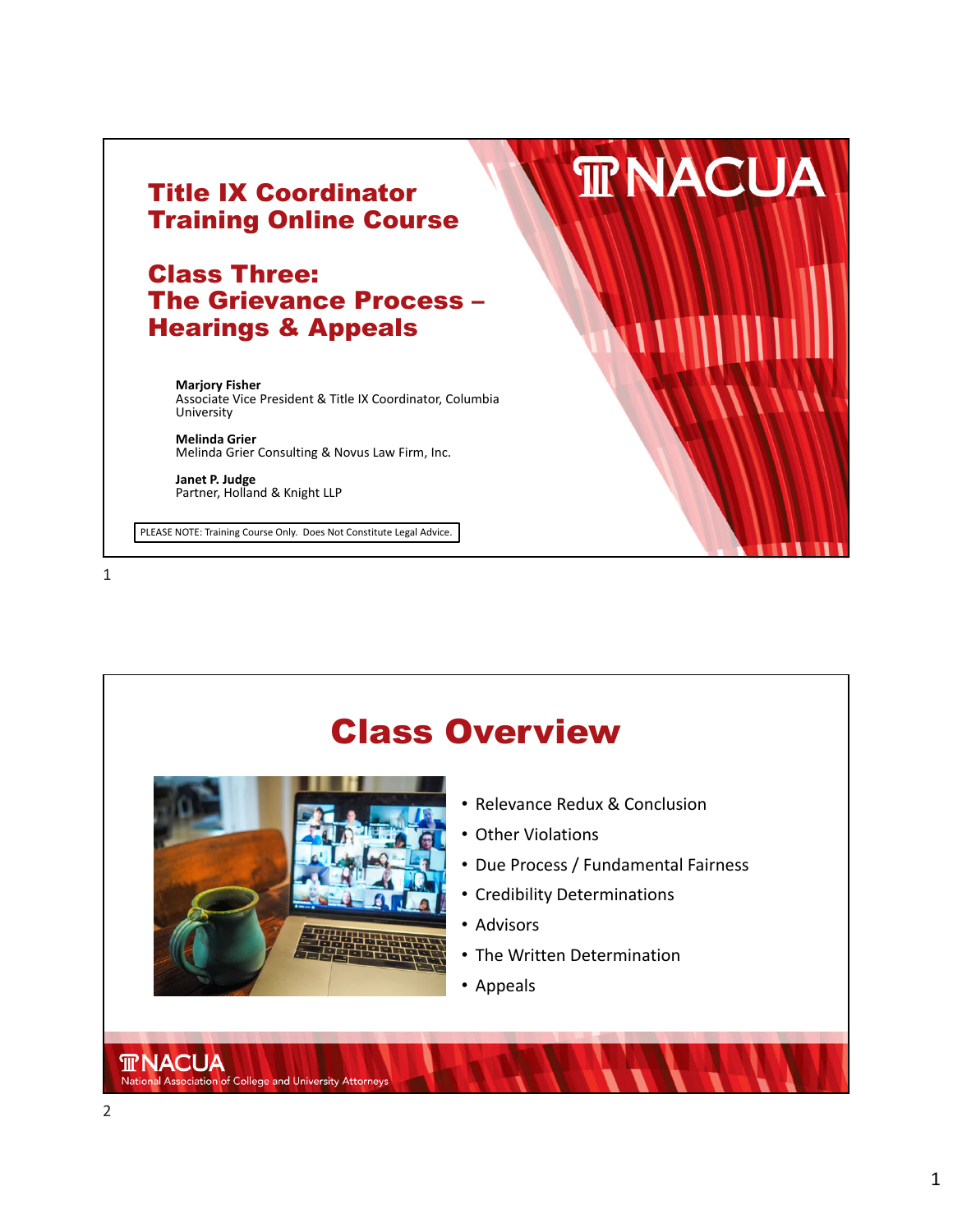

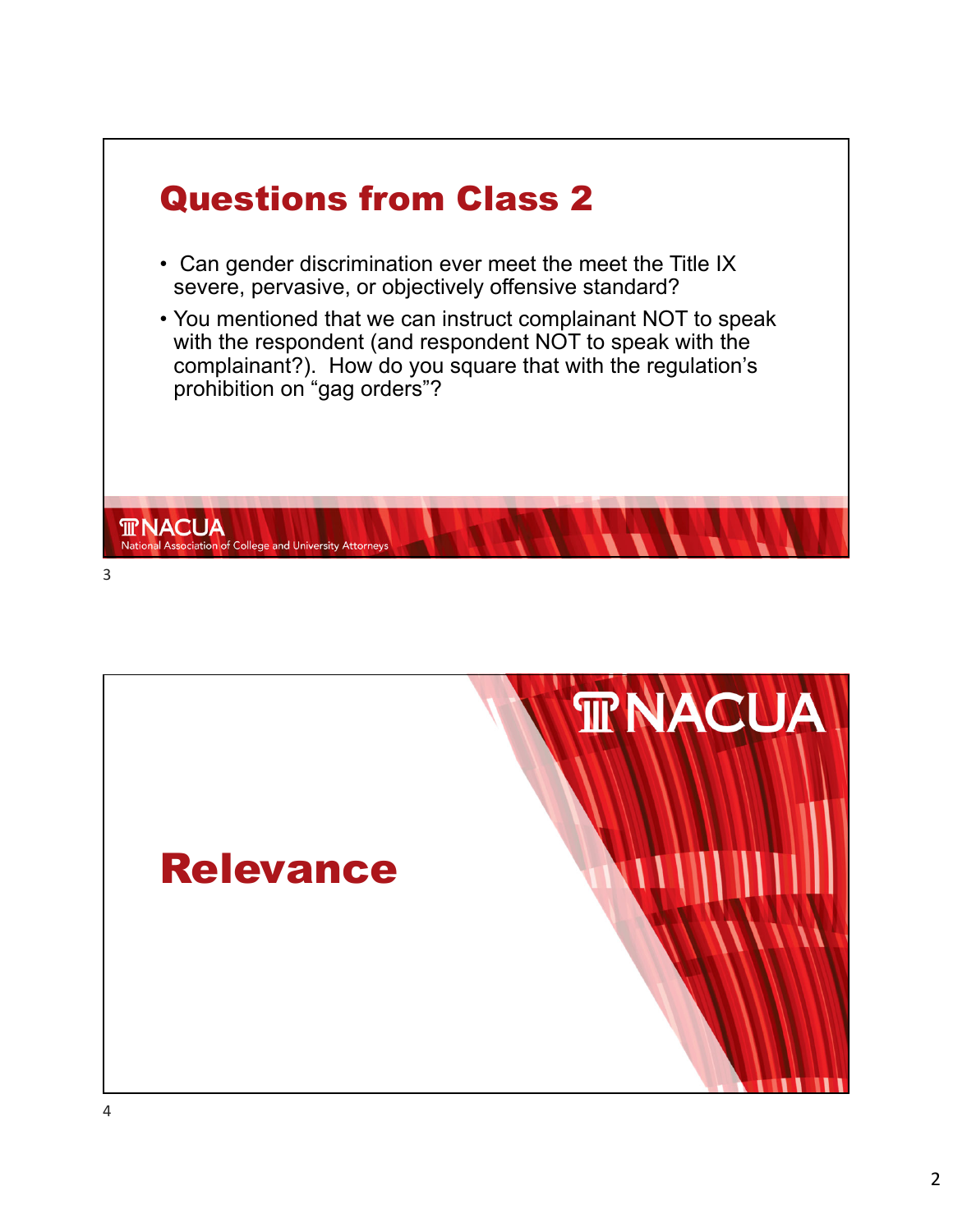

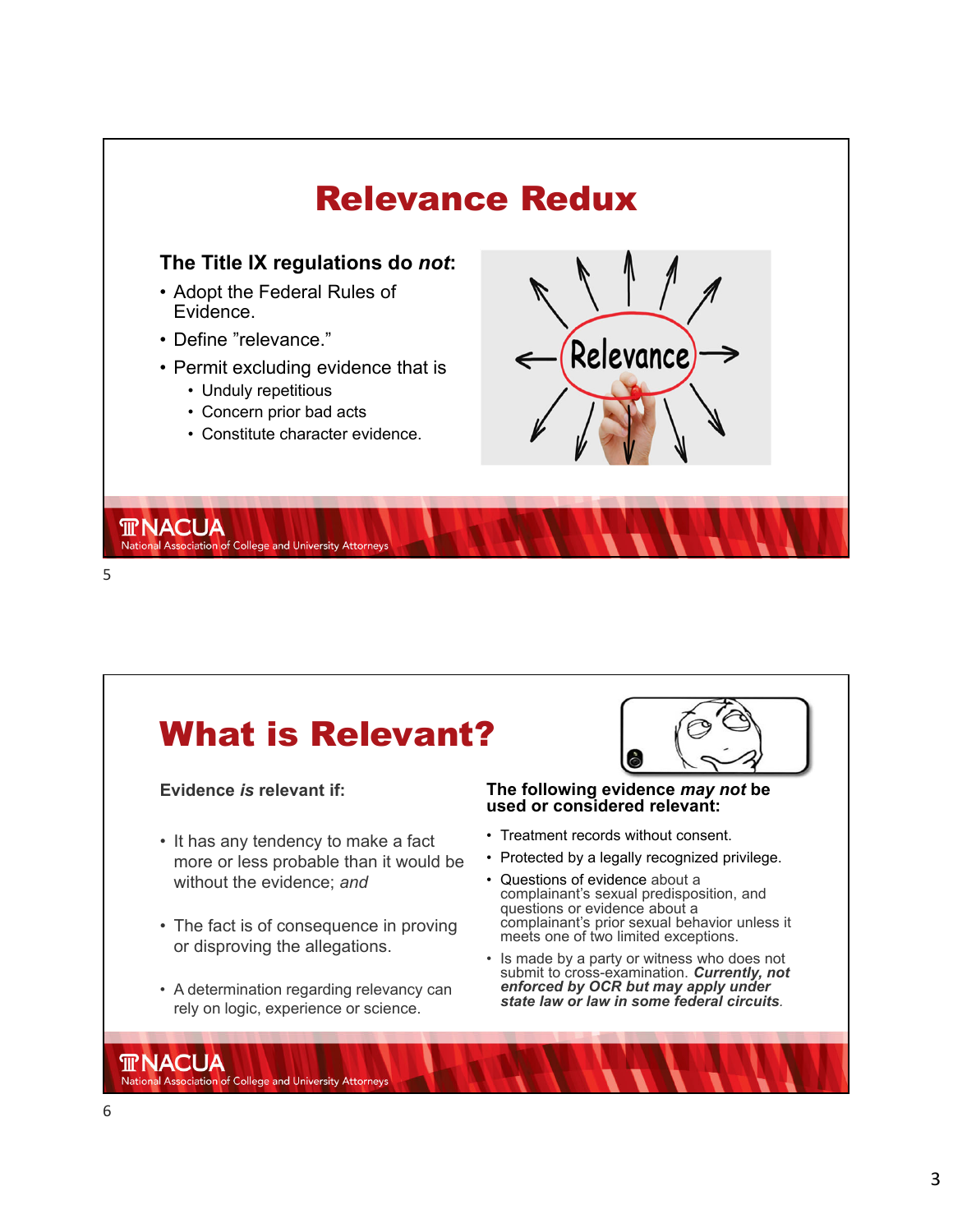

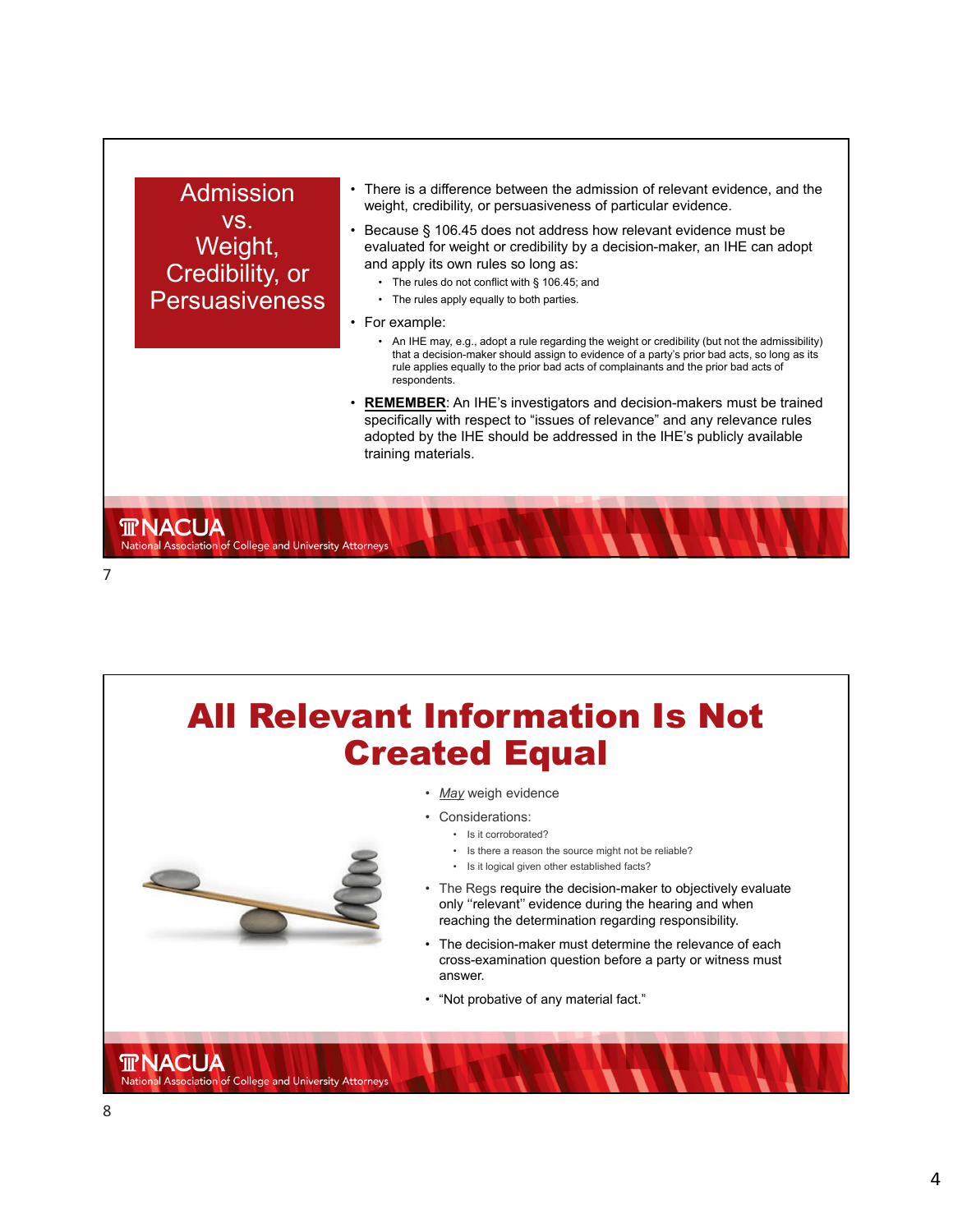



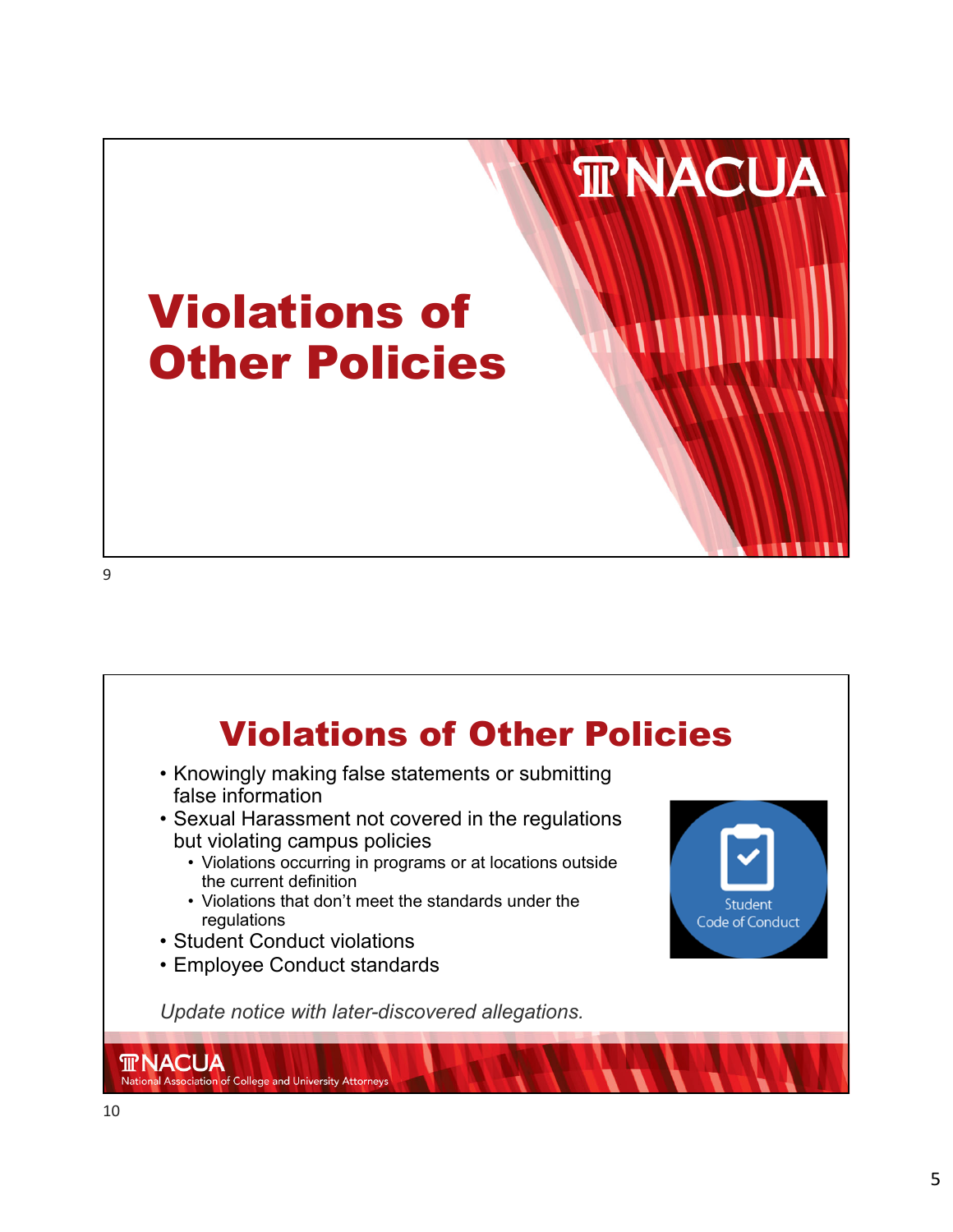

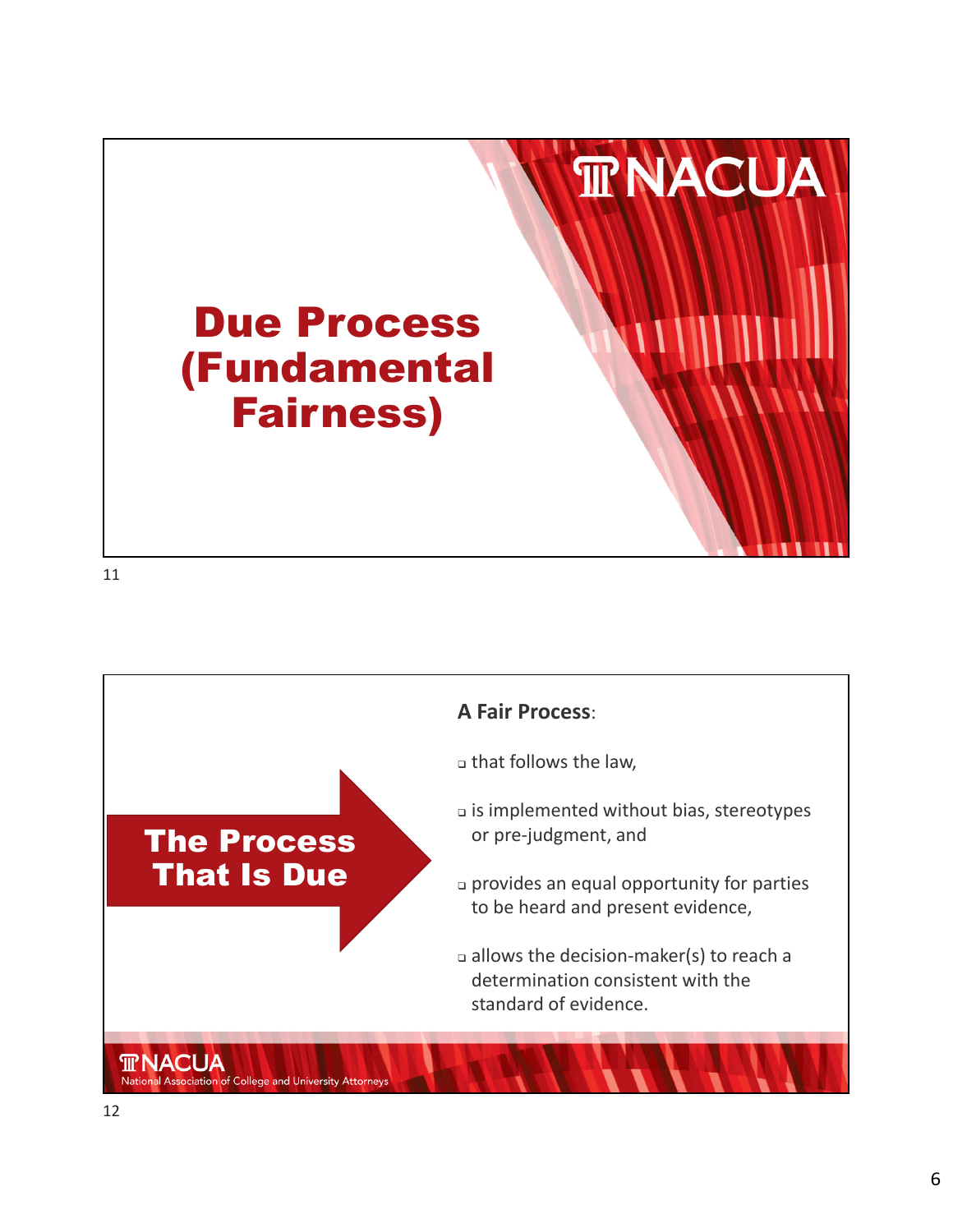

### State the Standard of Evidence



#### **Same standard of evidence for all.**

#### **Either:**

- *Preponderance of the evidence, i.e.,* more likely than not; **or**
- *Clear and convincing evidence, i.e.,* substantially more likely to be true than not.

#### **And Not:**

• *Beyond a reasonable doubt (*no other reasonable explanation possible – criminal cases).

**TRNACUA** 

National Association of College and University Attorneys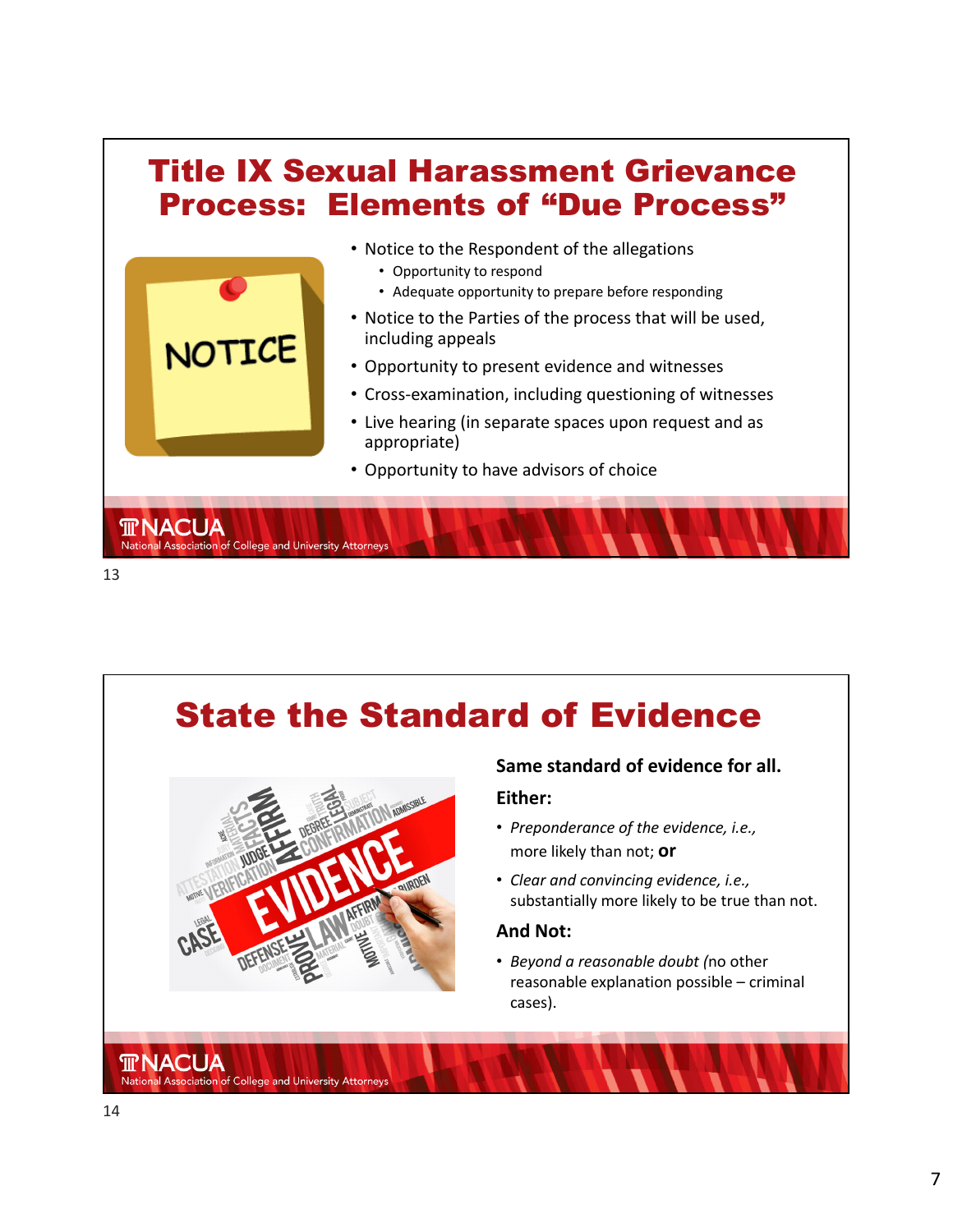

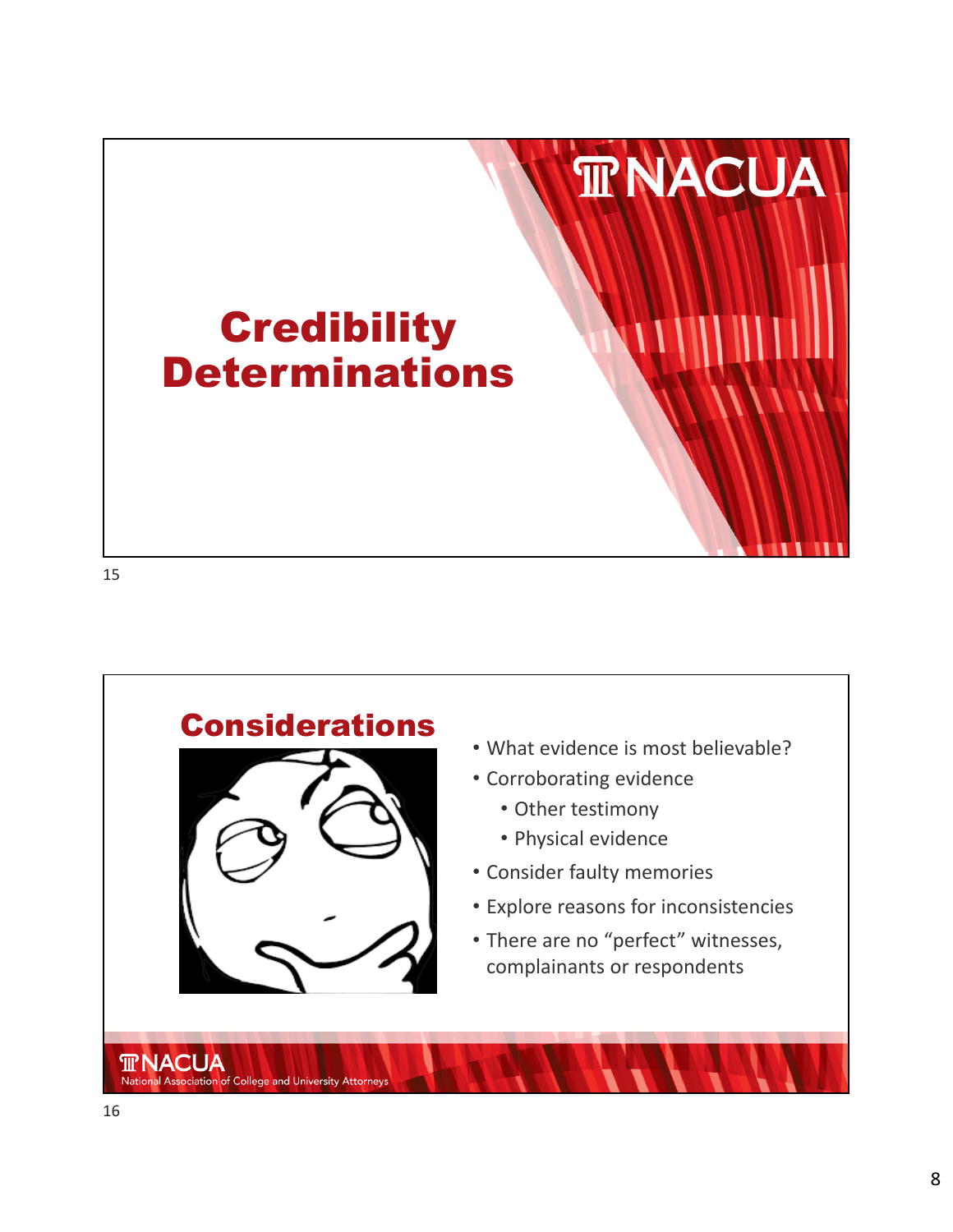

Caution • Eyewitness accounts • Bias/Assumptions about witness credibility that may not take account of Watch cultural norms or may stereotype. your step • Assumptions about memory that may not reflect witness experiences. • Failure of decision‐maker to explain credibility determinations. **TRNACUA** National Association of College and University Attorneys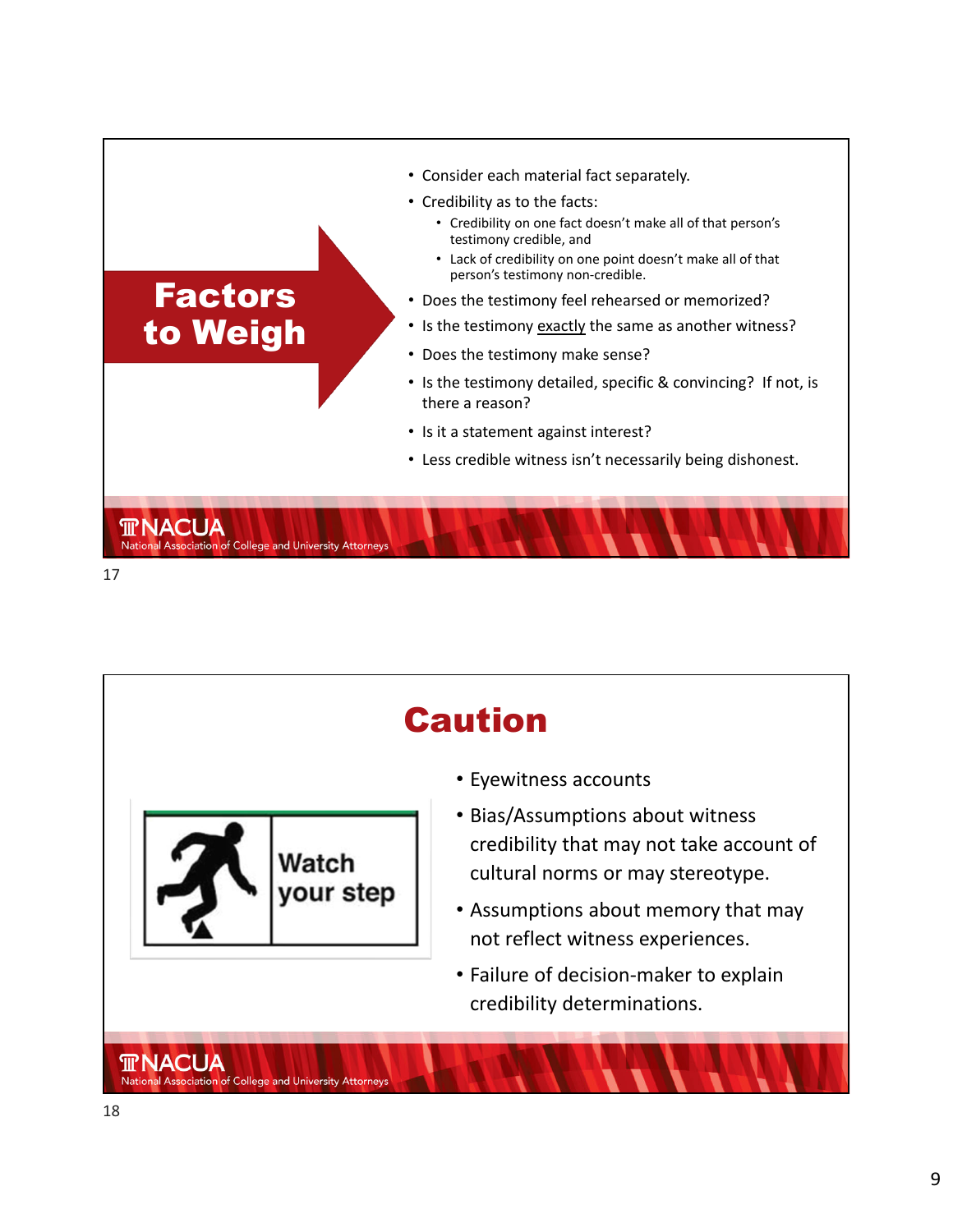

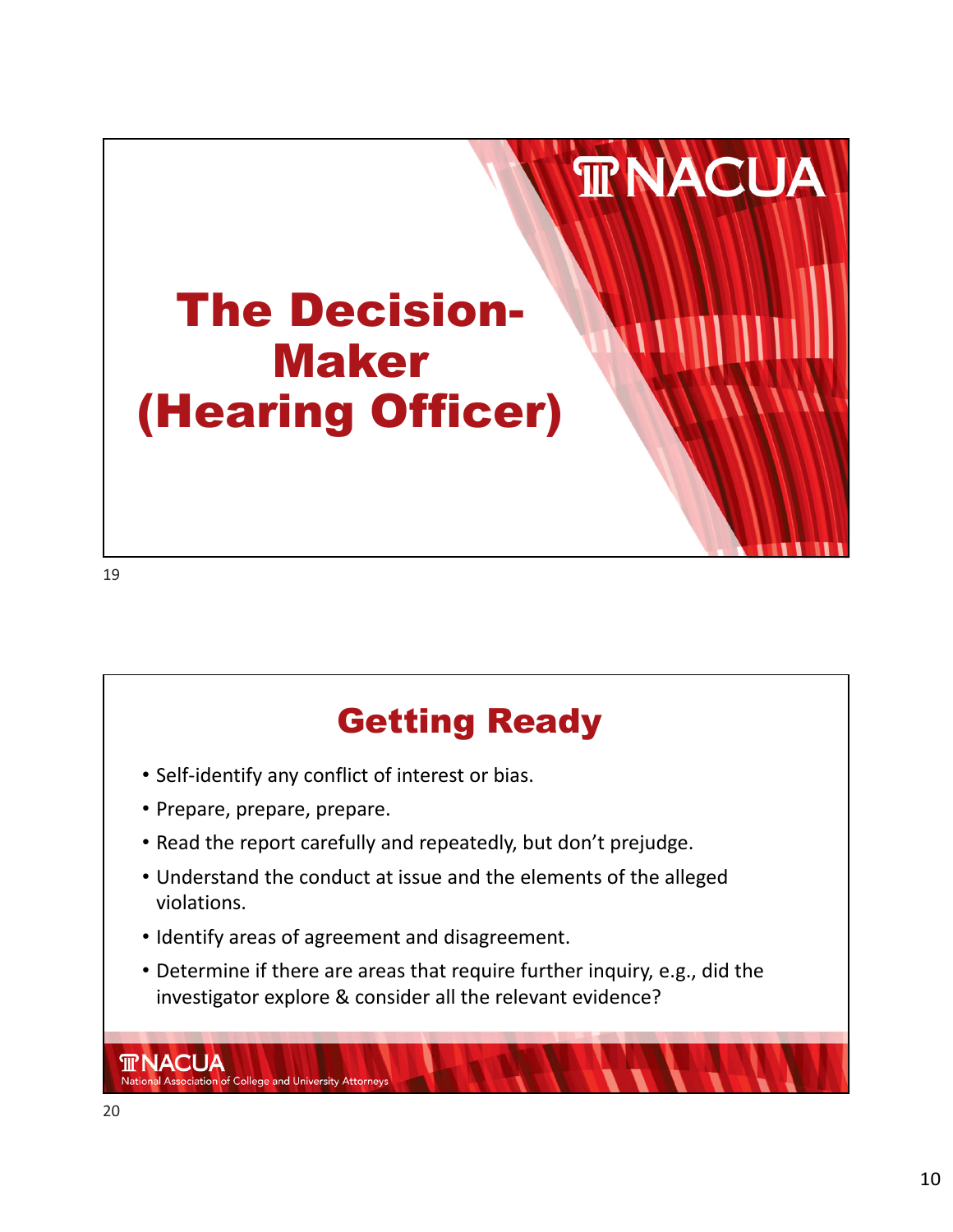

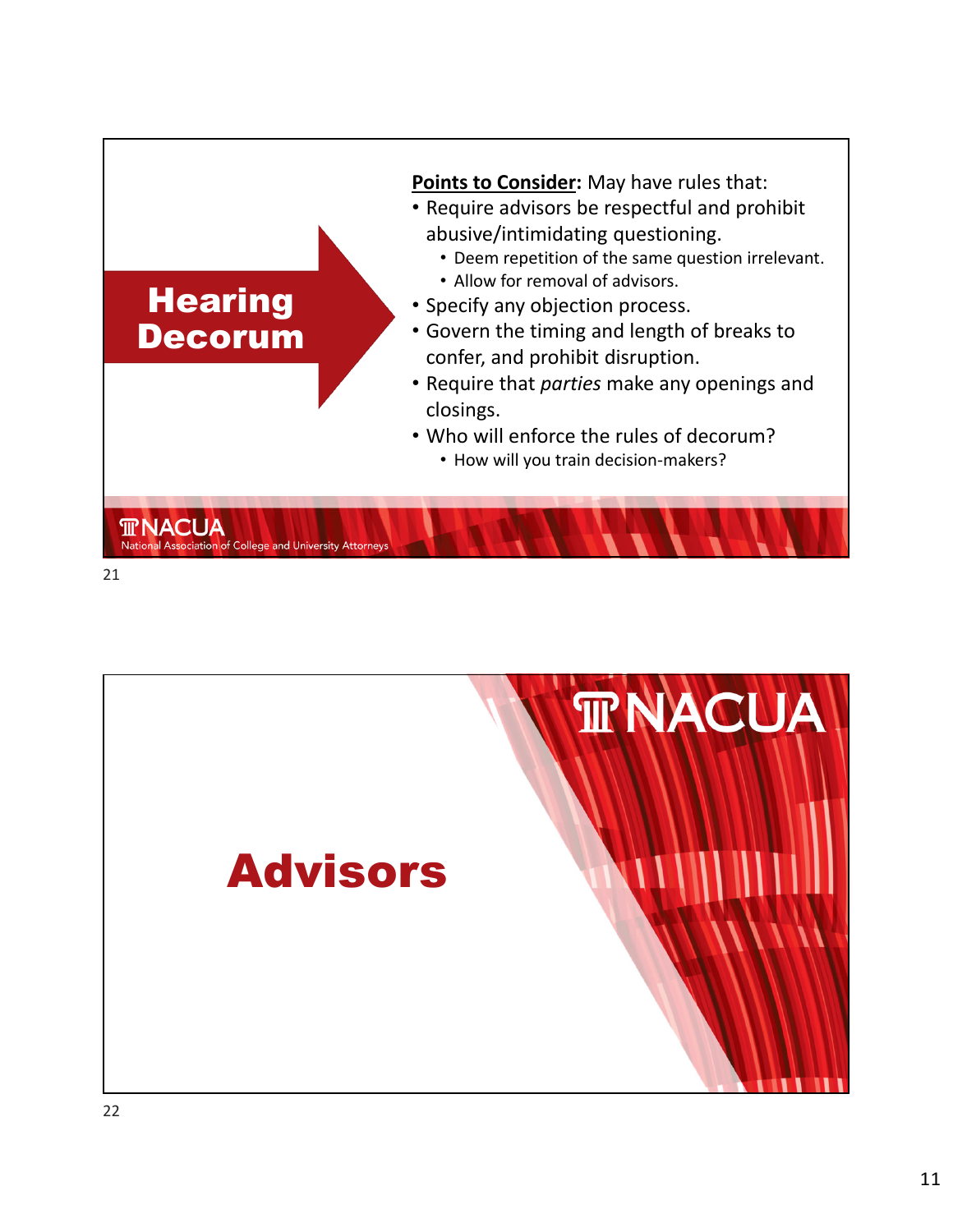## Advisors



National Association of College and University Attorneys

- Parties must have the opportunity to have an advisor present during any grievance proceeding (hearing or related meeting).
- A party may choose not to have an advisor.
	- However, the institution must provide an advisor to question and cross-examine witnesses if the party isn't accompanied by one.
	- Institutions may require parties to provide advance notice of their advisor's attendance.
		- What if they are a no-show?
- Advisor provided by institution need not be an attorney.
	- Need not be of "equal competency."
- May establish guidelines for advisors.
	- Role of advisors in hearings and meetings.
	- Use of non‐disclosure Agreements.



**TRNACUA** 

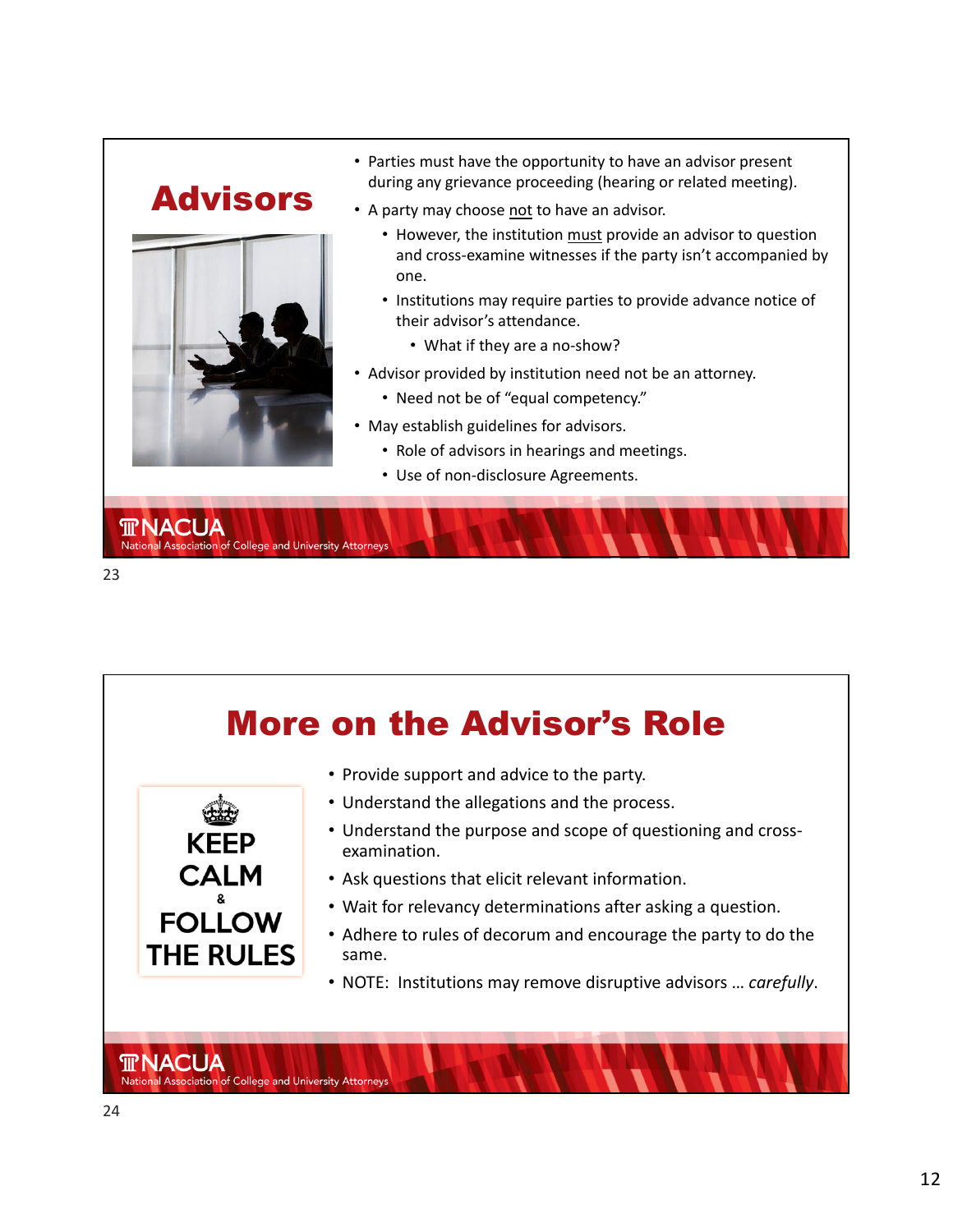

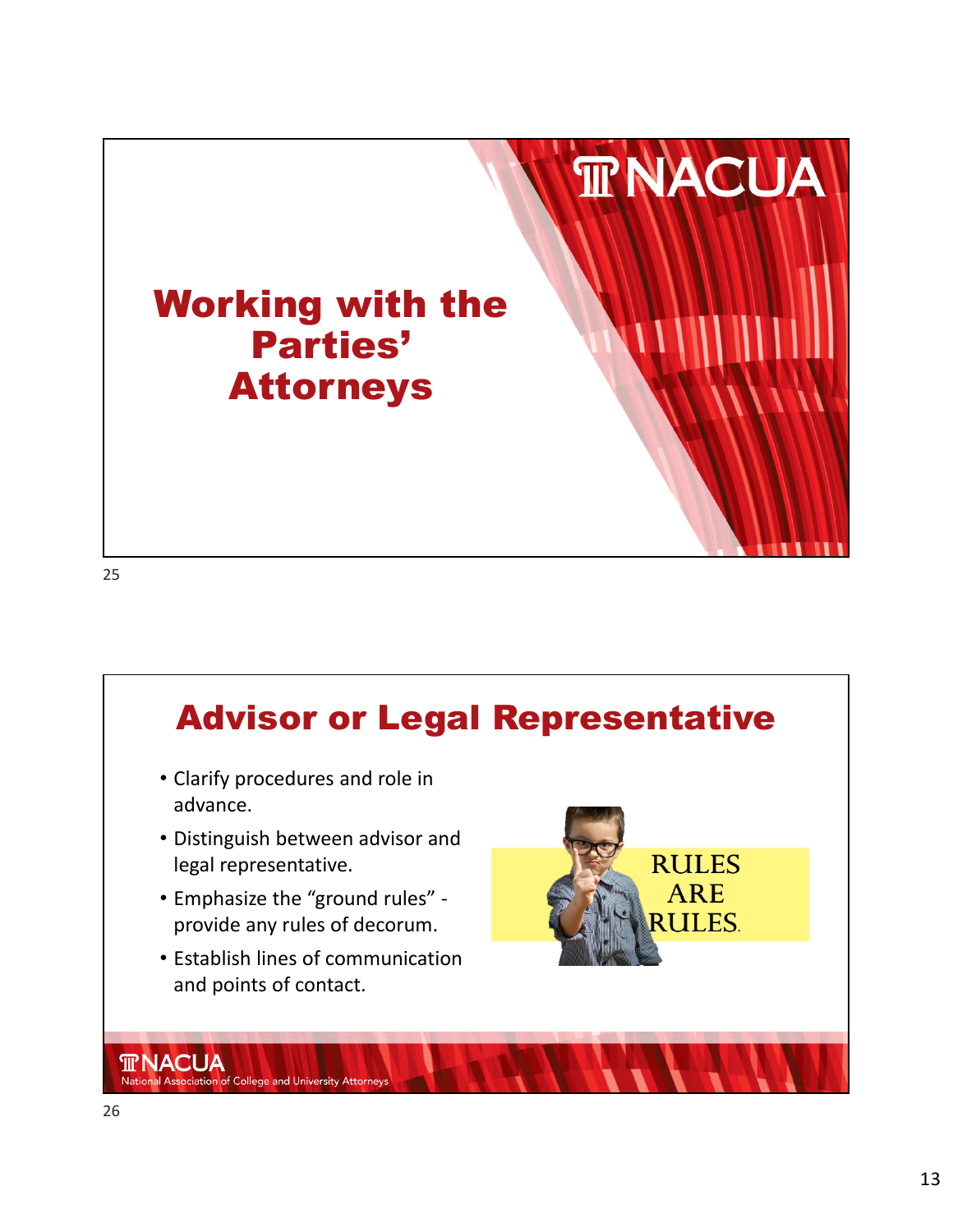

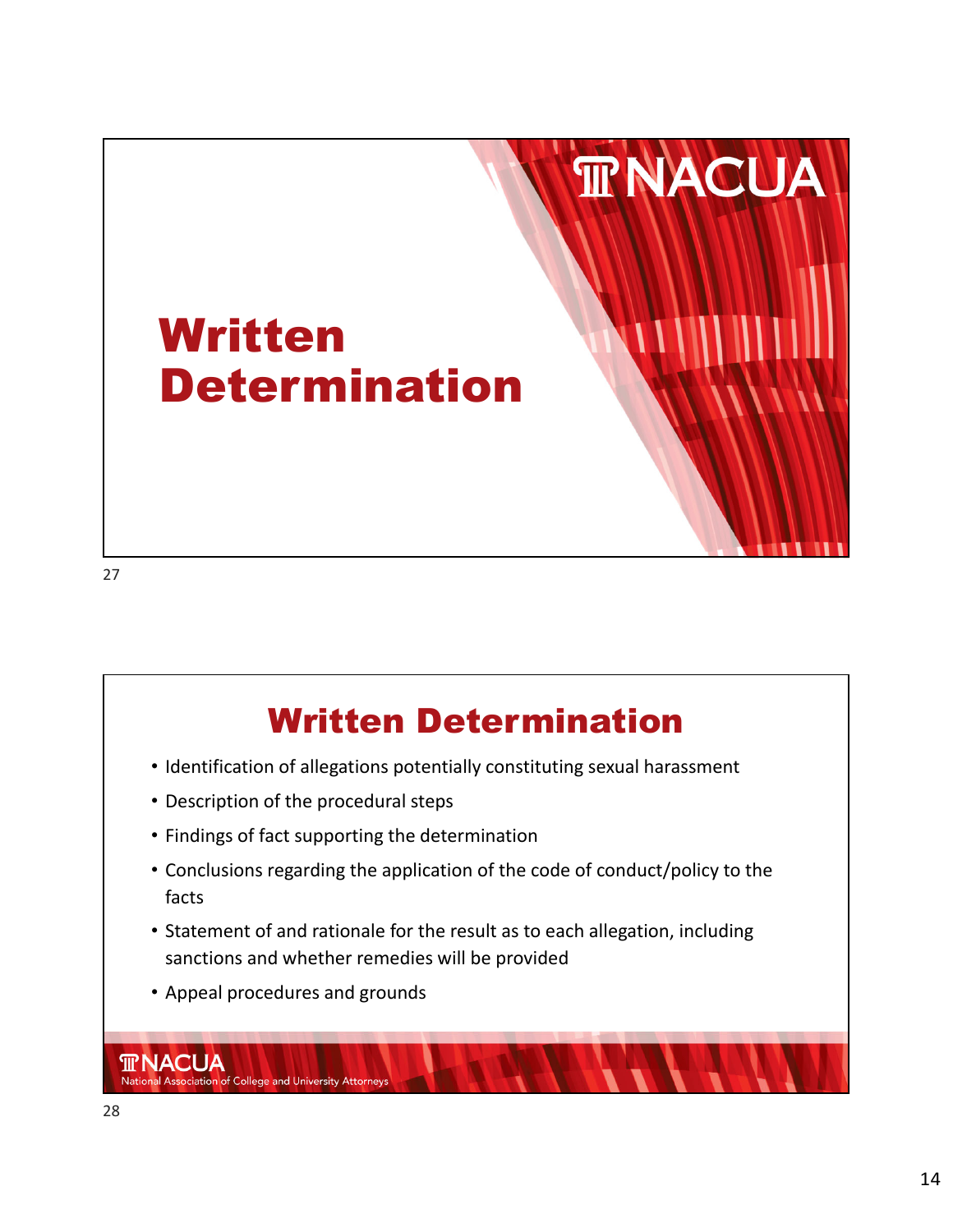

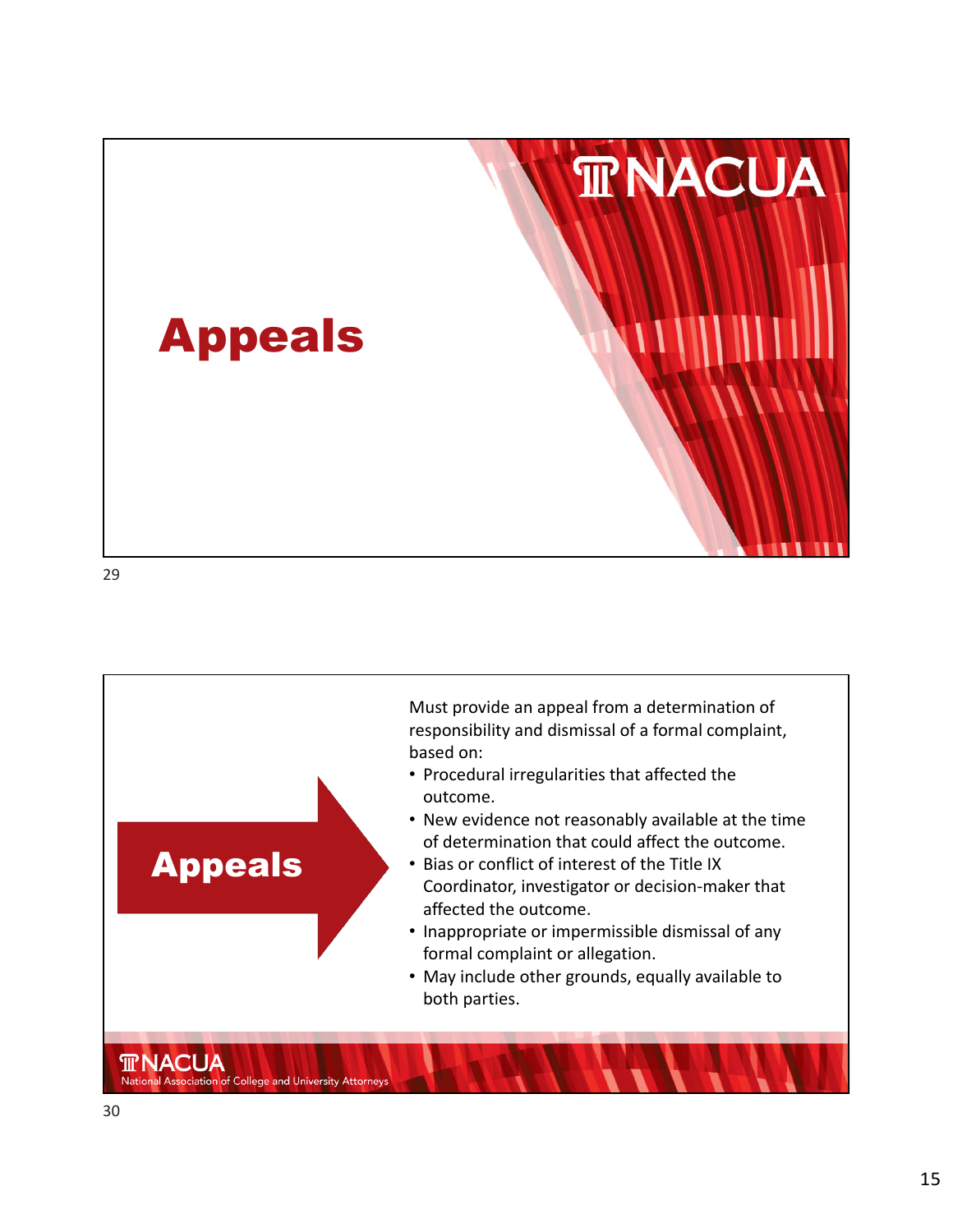